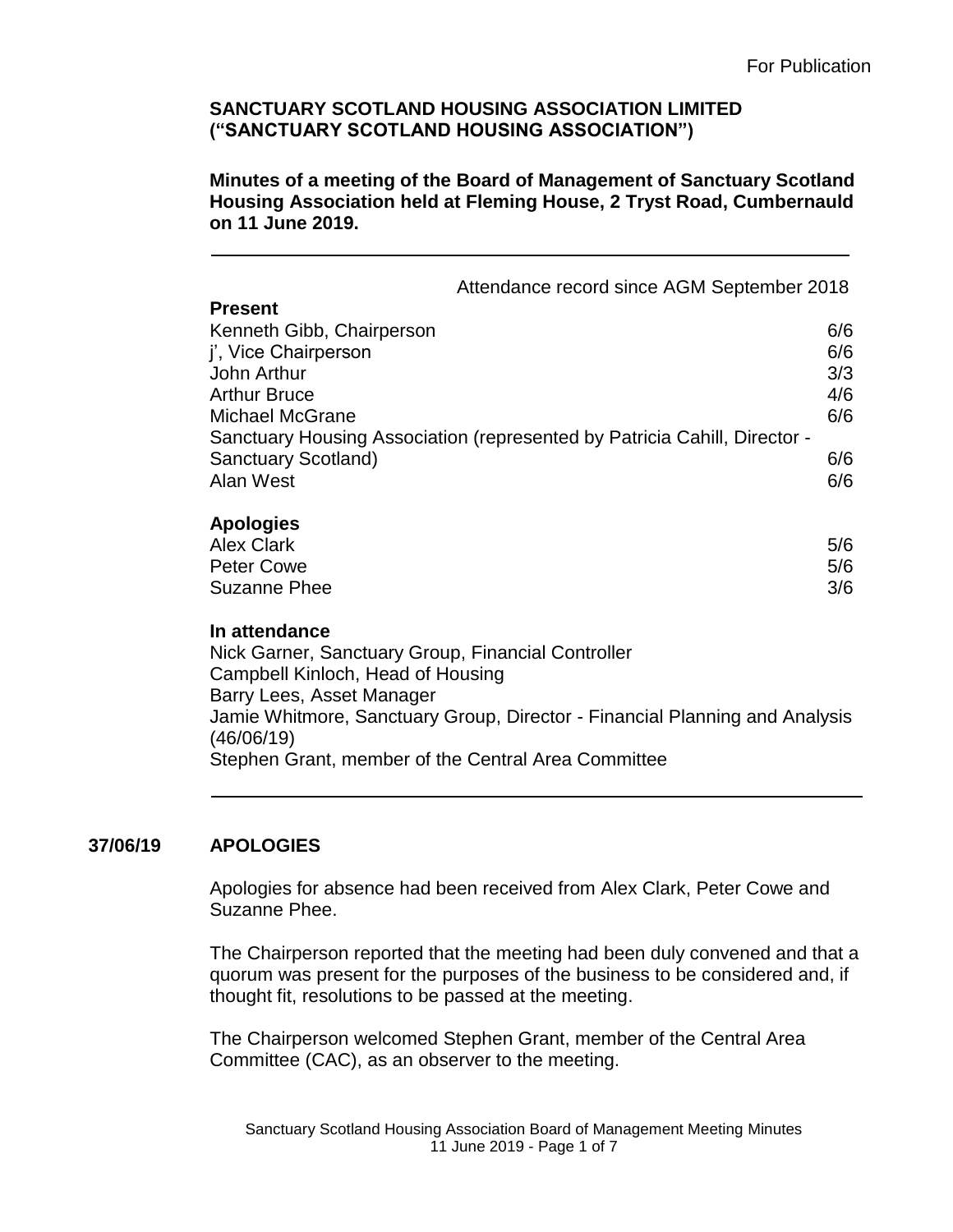# **38/06/19 DECLARATIONS OF INTEREST**

No declarations of interest were recorded.

# **39/06/19 APPROVAL OF MINUTES OF THE BOARD OF MANAGEMENT MEETING HELD ON 9 APRIL 2019**

Decision: The Board of Management approved the minutes of the meeting held on 9 April 2019.

## **40/06/19 MATTERS ARISING FROM MINUTES OF THE BOARD OF MANAGEMENT MEETING HELD ON 9 APRIL 2019**

The Board of Management considered and noted the schedule of action points.

## **41/06/19 SCHEDULE OF ACTIONS AND DECISIONS OF SPECIAL COMMITTEES**

The Board of Management considered a report submitting the schedule of actions and decisions of the meeting of the CAC and the North East Area Committee (NEAC) held since the last meeting.

Decision: The Board of Management approved the Lettings Policy and the Lettings Strategies.

#### **42/06/19 ACTION SINCE LAST MEETING**

Decision: The Board of Management endorsed an action taken since the last meeting to approve the submission of The Annual Return on the Charter and The Annual Return on the Energy Efficiency Standard for Social Housing (EESSH) to the Scottish Housing Regulator (SHR).

#### **43/06/19 DIRECTOR'S REPORT**

The Board of Management received an update on operational and governance matters, in particular, the forthcoming Investors in People for Housing in Scotland assessment due on to take place in August 2019 and, planning for the introduction of the Freedom on Information due to take effect in November 2019.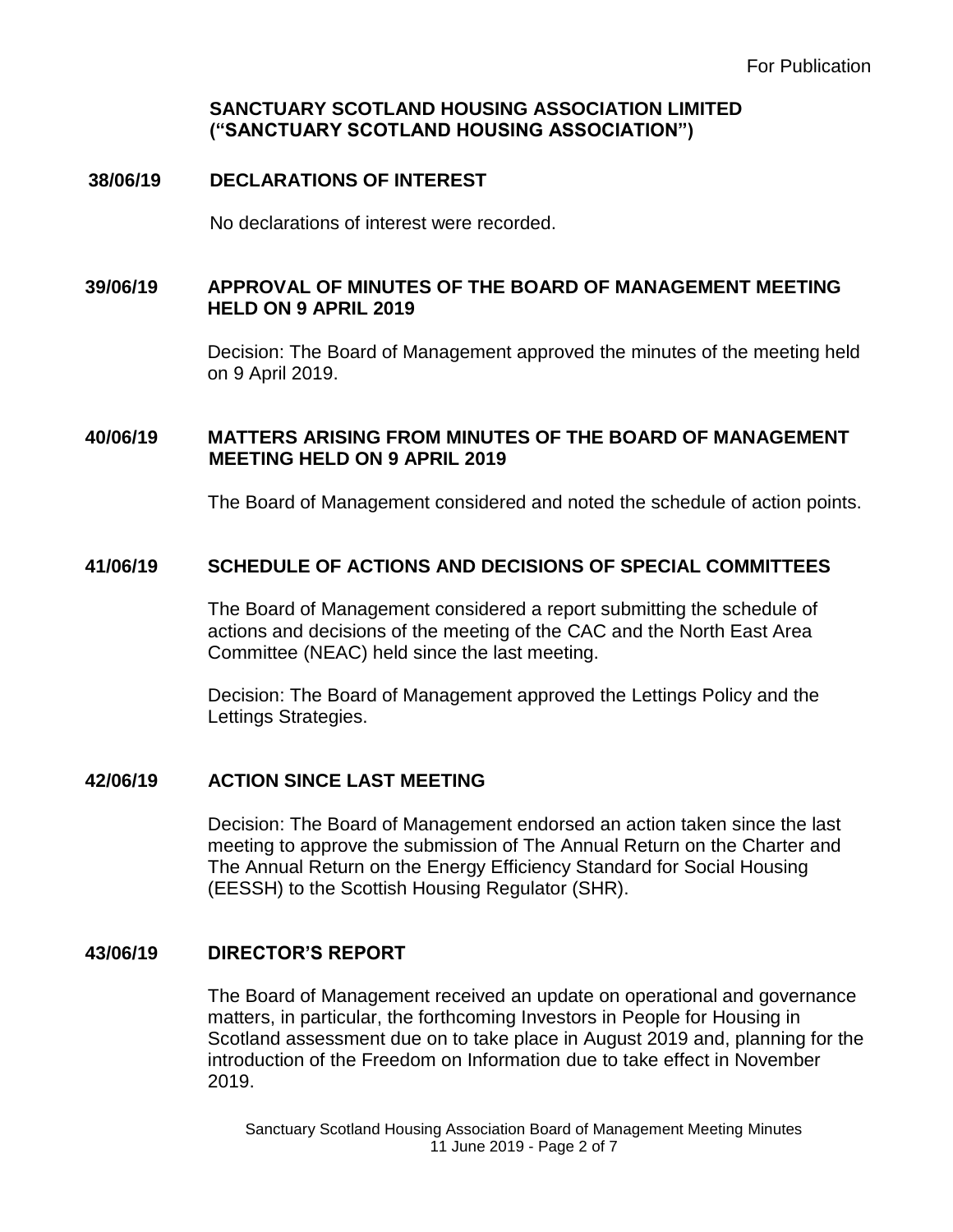Decision: The Board of Management approved sponsorship in the sum of £250 to the Ardler Bowling Club for the Open Triples competition.

# **44/06/19 INTERNAL CONTROLS**

The Board of Management considered a report commenting on the internal controls environment in place for Sanctuary Scotland Housing Association during the financial year to 31 March 2019, in preparation for the representations required within the Annual Report and Financial Statements to be reported at the next meeting.

The Board of Management considered the key elements of internal financial control, and were satisfied by the manner in which these had been addressed by Sanctuary Scotland Housing Association throughout the 2018/2019 financial year.

# **45/06/19 STANDING ORDERS AND FINANCIAL REGULATIONS**

The Board of Management considered a report seeking approval for changes to the Standing Orders and Financial Regulations for Sanctuary Scotland Housing Association.

Decision: After consideration, the Board of Management approved the changes to the Standing Orders and Financial Regulations for Sanctuary Scotland Housing Association.

# **46/06/19 SCOTTISH HOUSING REGULATOR - FINANCIAL PROJECTIONS**

The Board of Management considered a report seeking approval for the latest financial projections which were required to be submitted to the SHR.

The Board of Management were presented with the five-year financial projections of Sanctuary Scotland Housing Association. It was noted that, under the terms of its Regulatory Plan, Sanctuary Scotland Housing Association was also required to submit its 30-year financial projections, along with details of sensitivity analysis to the SHR.

The assumptions on which the financial projections had been based and the various sensitivities which had been applied were considered. It was noted that the Bank of England scenario for stress testing of the impact of a hard Brexit had also been included.

Sanctuary Scotland Housing Association Board of Management Meeting Minutes 11 June 2019 - Page 3 of 7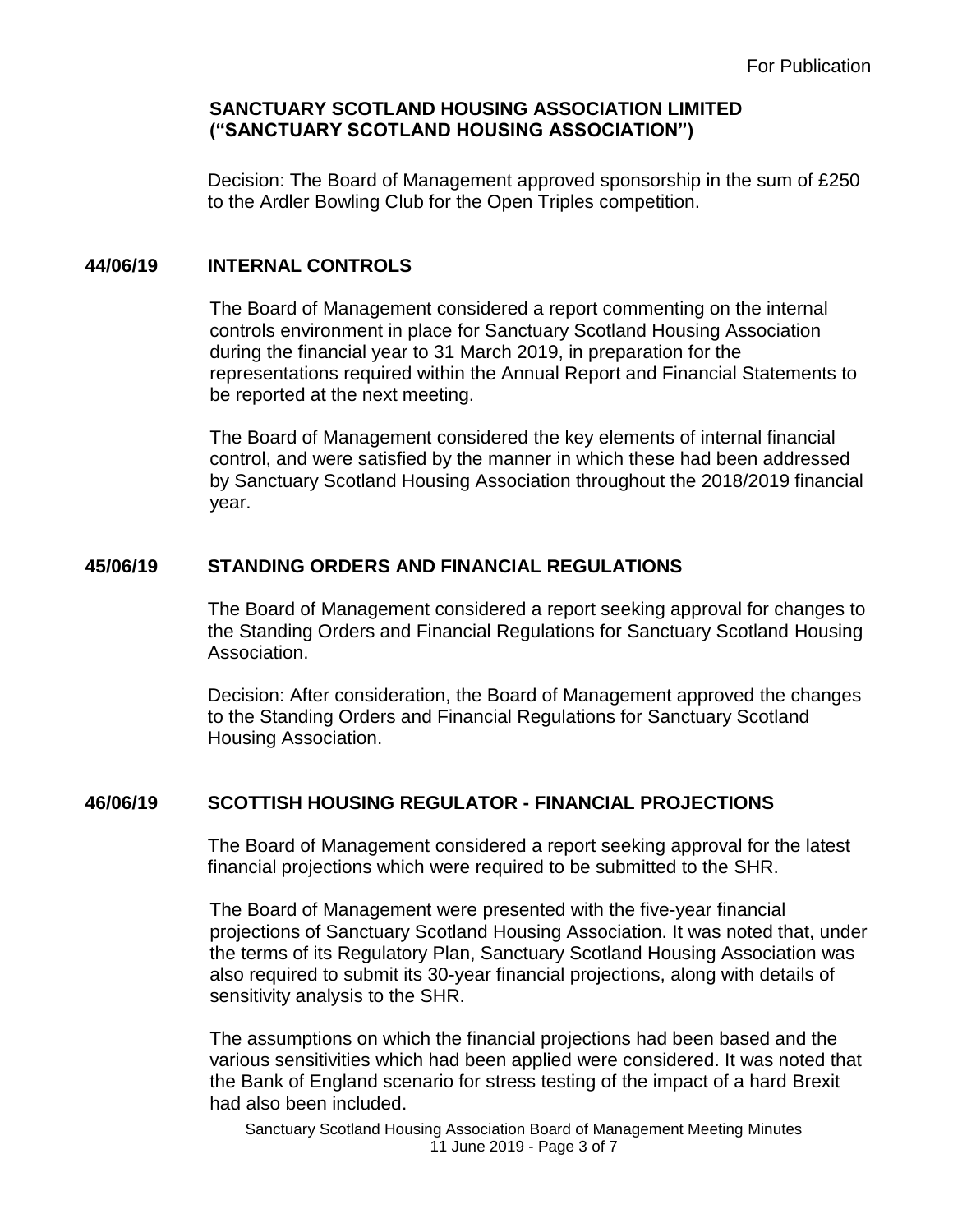Decision: The Board of Management approved the five-year and 30-year financial projections for submission to the SHR by 30 June 2019.

# **47/06/19 SCOTTISH HOUSING REGULATOR - ANNUAL ASSURANCE STATEMENT**

The Board of Management considered a report proposing the approach to assuring Board Members that Sanctuary Scotland Housing Association was compliant with Chapter Three of the SHR's Regulatory Framework, in accordance with the requirements of the Annual Assurance Statement, due for submission to the SHR by the end of October 2019.

Decision: The Board of Management approved the approach to providing assurance on compliance with Chapter Three, the approach to assessing if any ideas of further action should be considered as material and included in the Annual Assurance Statement, and considered the evidence highlighted against the Standards of Governance and Financial Management and confirmed that Sanctuary Scotland Housing Association could be considered to be compliant in this area.

# **48/06/19 LOAN PORTFOLIO RETURN 2018/2019**

 The Board of Management considered a report seeking approval of the Loan Portfolio Return for 2018/2019 for Sanctuary Scotland Housing Association.

It was noted that the total value of loans, equalling £36,148,800, had been reconciled with the Financial Statements as at 31 March 2019. Inter-group loan facilities in place with Sanctuary Treasury Limited, with outstanding balances totalling £200,631,200, were also outlined in the report.

Decision: The Board of Management approved the Loan Portfolio Return for 2018/2019 and authorised its submission to SHR by 30 June 2019.

# **49/06/19 MID MARKET RENT LEASE DISPOSALS AT CRAIGBANK**

The Board of Management considered a report seeking approval to dispose of the leases for Sanctuary Scotland Housing Association's Mid Market Rent (MMR) properties from Sanctuary Scotland Housing Association to Sanctuary Homes (Scotland) Limited (Sanctuary Homes) and in turn via Private Rented Sector Tenancies to individuals.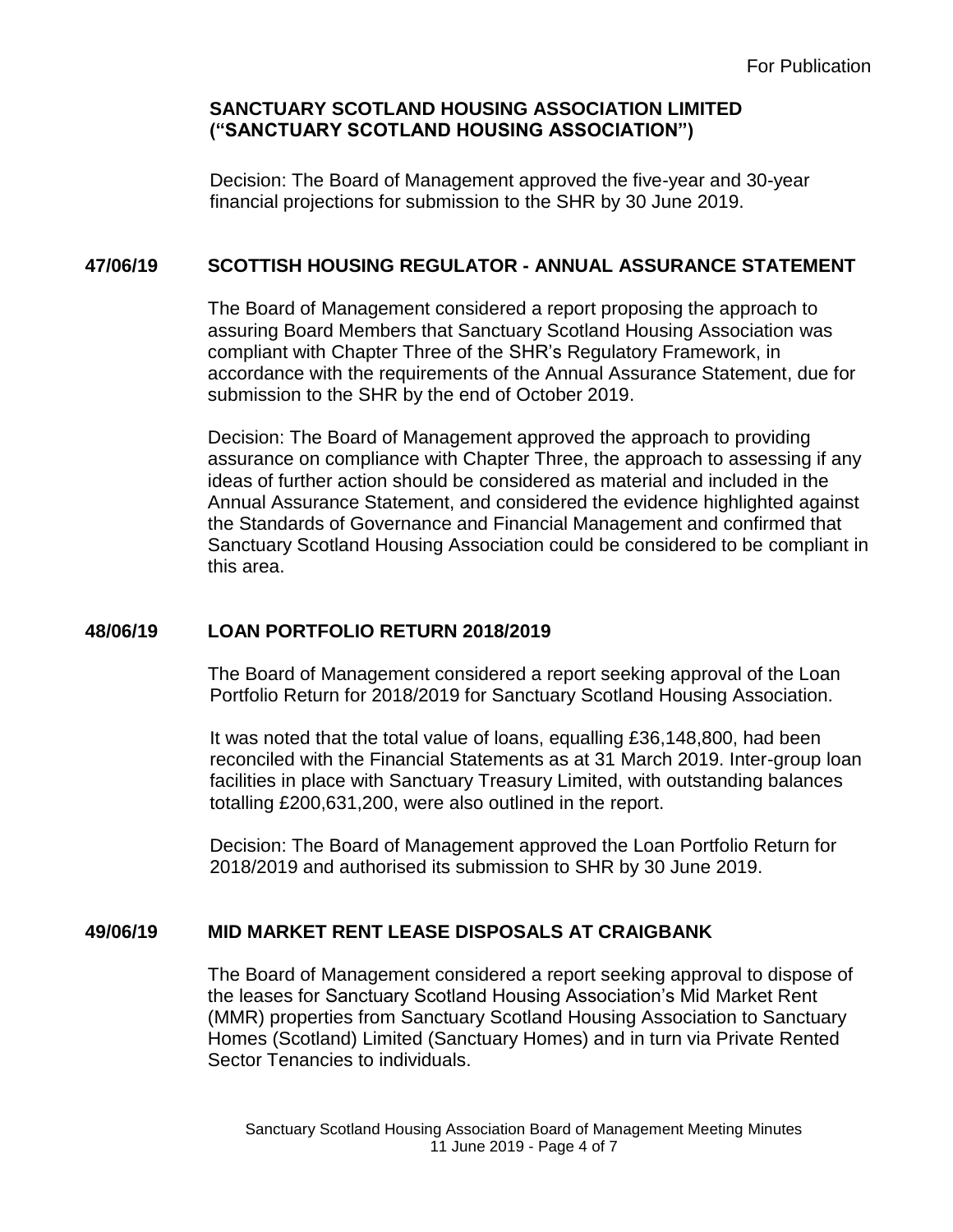Decision: The Board of Management approved the disposal of the leases between Sanctuary Scotland Housing Association and Sanctuary Homes.

#### **50/06/19 FINANCIAL PERFORMANCE**

The Board of Management considered and discussed the financial performance of Sanctuary Scotland Housing Association for the year ended 31 March 2019.

### **51/06/19 OPERATIONAL PERFORMANCE**

The Board of Management considered and noted a report summarising operational performance to the end of March 2019.

### **52/06/19 ASSET MANAGEMENT UPDATE**

The Board of Management considered and discussed a report providing an update on the status of capital and cyclical investment projects for 2019/2020.

The Board of Management noted the report.

# **53/06/19 DEVELOPMENT UPDATE**

The Board of Management considered a report providing an update on the Group's Affordable Housing Programme in Scotland.

After discussion, the Board of Management noted the report.

# **54/06/19 HEALTH, SAFETY AND COMPLIANCE**

The Board of Management noted a report providing an update on the development, promotion and implementation of health and safety matters across Sanctuary Scotland Housing Association.

# **55/06/19 BAD DEBT WRITE OFFS**

The Board of Management noted a report providing information of all bad debt write offs and write backs made during the financial year ending 31 March 2019, in compliance with section 10.2 of the Financial Regulations (Scotland).

Sanctuary Scotland Housing Association Board of Management Meeting Minutes 11 June 2019 - Page 5 of 7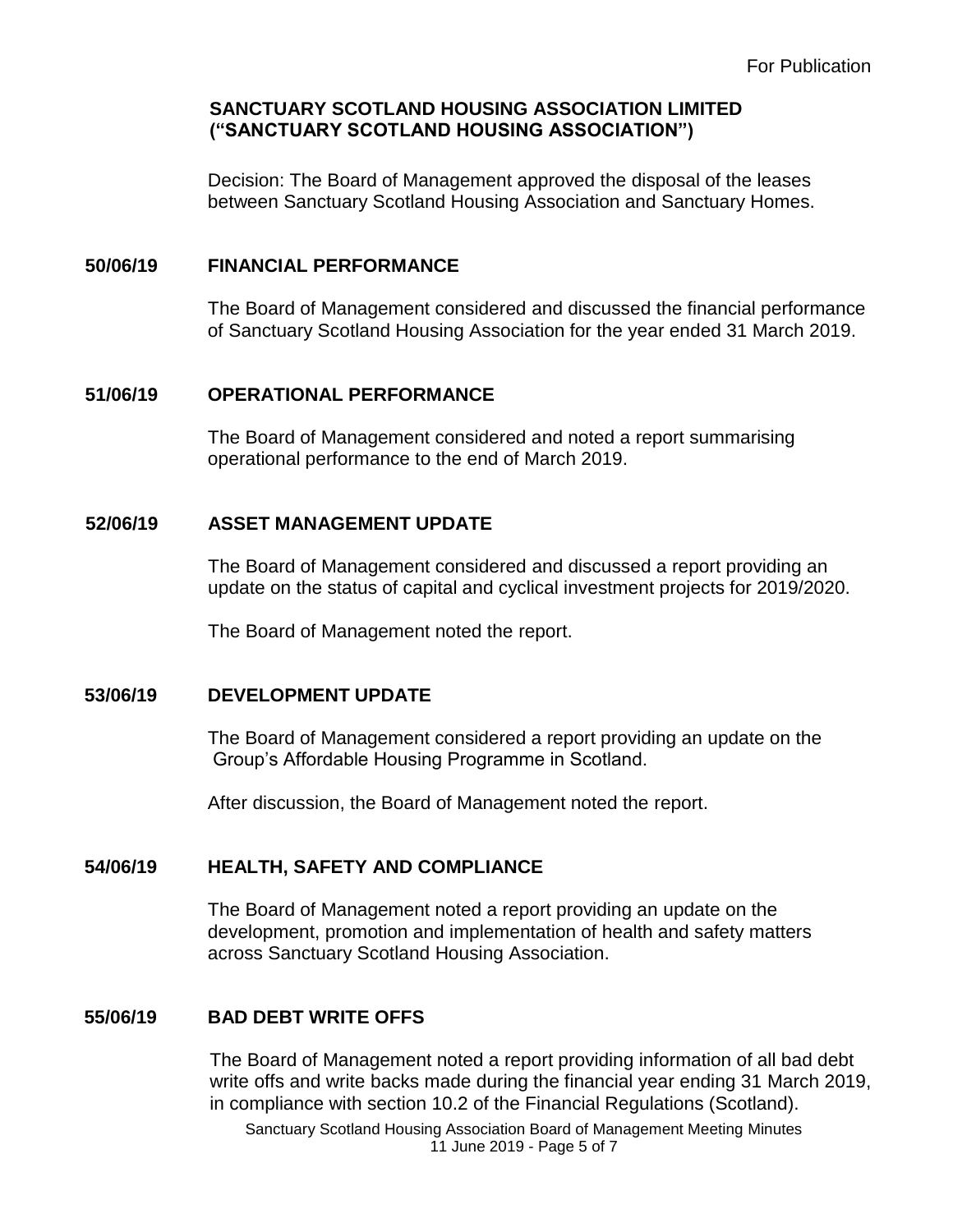# **56/06/19 EVICTIONS ANALYSIS 2018/2019**

The Board of Management considered a report providing an analysis of the eviction procedure and outcomes of completed evictions for the year 1 April 2018 to 31 March 2019.

After discussion, the Board noted the contents of the report.

#### **57/06/19 INTER-COMPANY AGREEMENTS**

The Board of Management considered a report seeking approval for minor changes to the Sanctuary Group (the Group) standard from Group Services Agreement with Sanctuary Scotland Housing Association.

The proposed minor amendments reflected the current services provided by Health and Safety (to include fire safety) and Technology (to broaden the services offered).

Decision: The Board of Management approved the minor amendments to the services schedule of the standard form Group Services Agreement, and noted the contents of the report.

# **58/06/19 ANNUAL REVIEW OF CORPORATE REGISTERS**

 The Board of Management considered and noted a report providing a summary of the Sanctuary Scotland Housing Association corporate registers maintained by the Governance and Company Secretarial team for the financial year 2018/2019 financial year.

#### **59/0619 BOARD MINUTES**

The Board of Management noted a report submitting an extract of the minutes of the Group Board meeting held in March 2019.

#### **60/06/19 RISKS REVIEW**

The Board of Management agreed that no changes were required to the risk map as a result of discussions at the meeting.